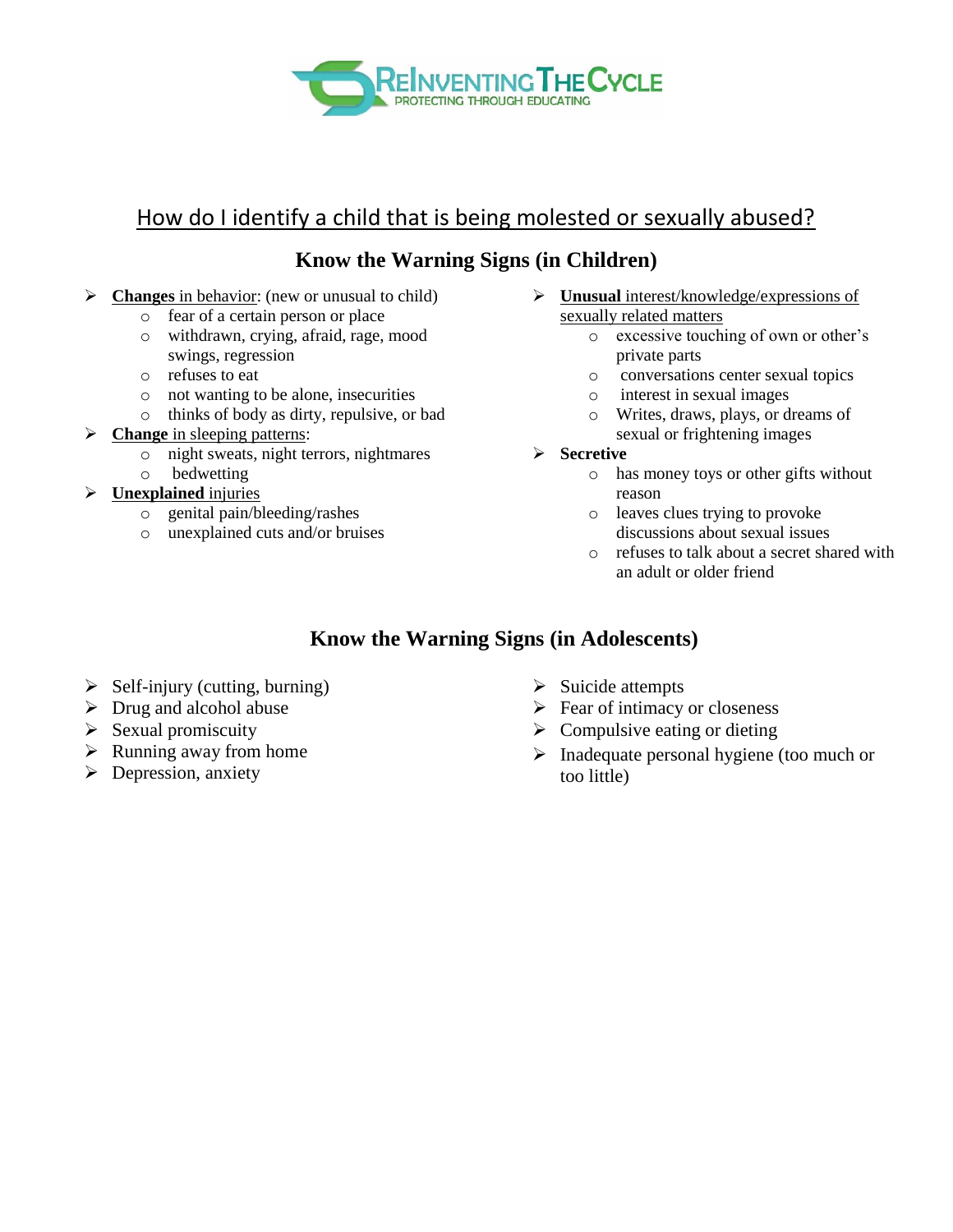

## How do I identify a child predator?

## **Know the Warning Signs (in Predators**)

- $\triangleright$  Making others uncomfortable by ignoring social, emotional, or physical boundaries or limits
- $\triangleright$  Refusing to let a child set any of his or her own limits; using teasing or belittling language to keep a child from setting a limit
- $\triangleright$  Insisting on hugging, touching, kissing, tickling, wrestling with, or holding a child even when the child does not want this physical contact or attention
- $\triangleright$  Turning to a child for emotional or physical comfort by sharing personal or private information or activities that are normally shared with adults
- $\triangleright$  Frequently pointing out sexual images or telling inappropriate or suggestive jokes with children present
- $\triangleright$  Exposing a child to adult sexual interactions without apparent concern
- $\triangleright$  Having secret interactions with teens or children (e.g., games; sharing drugs, alcohol,

or sexual material) or spending excessive time e-mailing, text-messaging, or calling children or youth

- $\triangleright$  Being overly interested in the sexuality of a particular child or teen (e.g., talks repeatedly about the child's developing body or interferes with normal teen dating)
- $\triangleright$  Insisting on or managing to spend unusual amounts of uninterrupted time alone with a child
- $\triangleright$  Seeming "too good to be true" (e.g., frequently babysits different children for free, takes children on special outings alone, buys children gifts or gives them money for no apparent reason)
- $\triangleright$  Frequently walking in on children/teens in the bathroom
- $\triangleright$  Allowing children or teens to consistently get away with inappropriate behaviors

\* https://www.nsopw.gov/enUS/Education/RecognizingSexualAbuse?AspxAutoDetectCookieSupport=1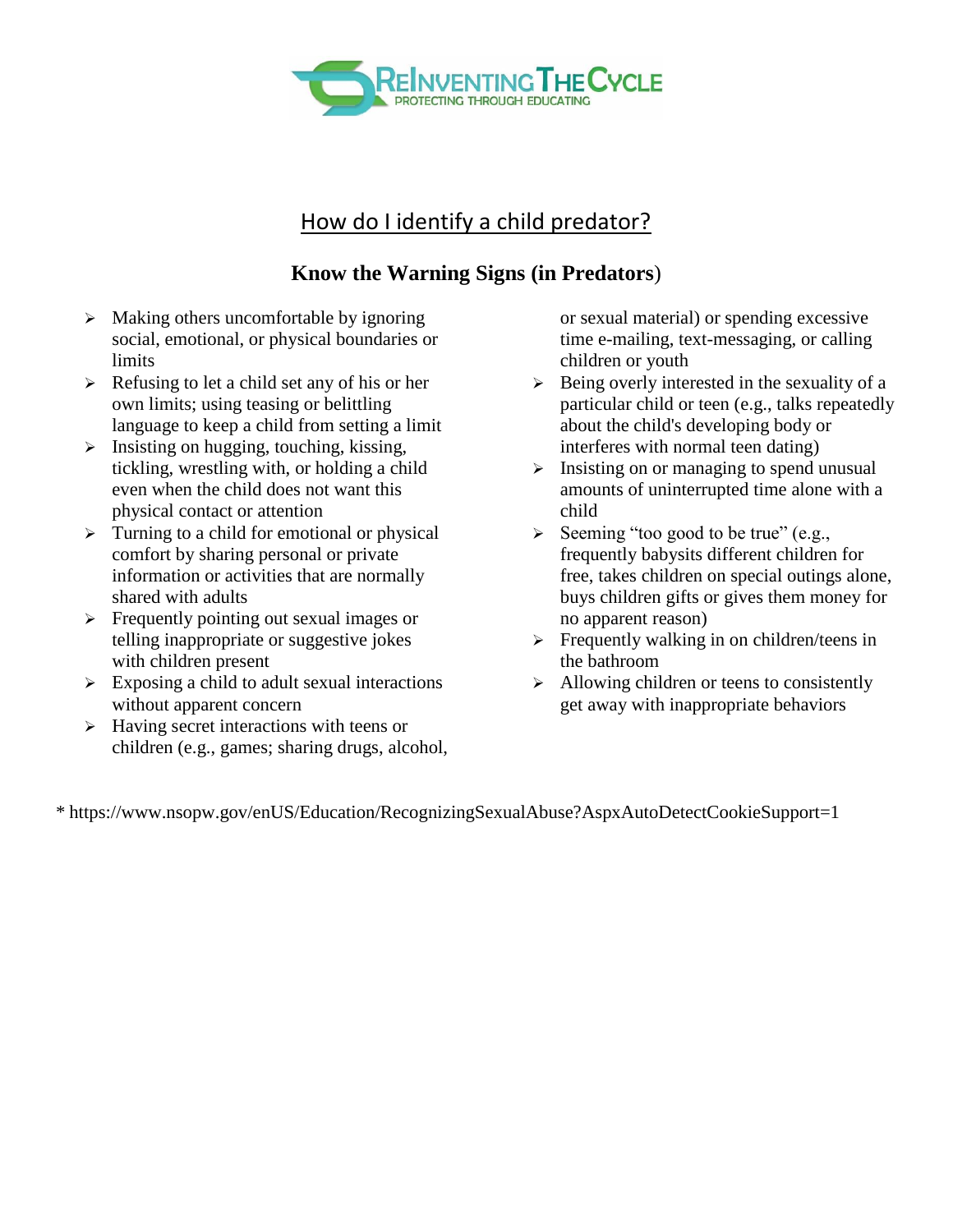

**How to Report: To make a report, state laws require that you have reasonable suspicion that abuse is occurring.** This means you **do not need proof** of sexual abuse to make a "good faith" report to authorities.

### **What is a good faith report?**

A good faith report means that you have reasonable suspicion of abuse, including any of the following:

- You witnessed a pattern of boundary violations by an adult or youth.
- You intervened in boundary violations, and yet the person continues.
- You received a disclosure of abuse or boundary violation from a child.
- You see physical signs of abuse.

#### **Before you report, take a few moments to jot down some notes in two categories:**

- 1. What is the action, or failure to act, on the part of the parent or caregivers?
- 2. How are these actions or failures to act affecting and hurting the child?

### **What do I need to make a report?**

Make your report immediately to child protective services or law enforcement and include:

- Name of the alleged victim
- Age of the child
- Address where the child can be located
- Contact information for the child's parents or caregivers, if known
- Types of abuse or neglect suspected
- Reason for making the report, including specific signs of maltreatment and whether it is part of an ongoing pattern
- Other children in the home, if known
- Name of the alleged perpetrator, if known
- The emergency nature of the report and whether the child is in imminent danger
- Name, phone number, and address of the reporter

#### **When known, the following should also be shared with child protective services:**

- Exact time the child disclosed abuse, if there was a disclosure
- Whether the perpetrator is aware of the report  $\&$  if the non-offending parent was notified of the report
- Last occurrence of the offense

## -**For pdfs of reporting child sexual abuse tips and what to do when a child discloses visit:**

https://www.d2l.org/wp-content/uploads/2017/01/Reporting\_Child\_Sexual\_Abuse-Small-File.pdf https://www.d2l.org/wp-content/uploads/2017/01/Mandated\_Reporting\_07.07.15.pdf

Information from \*https://www.d2l.org/get-help/reporting/making-a-report/